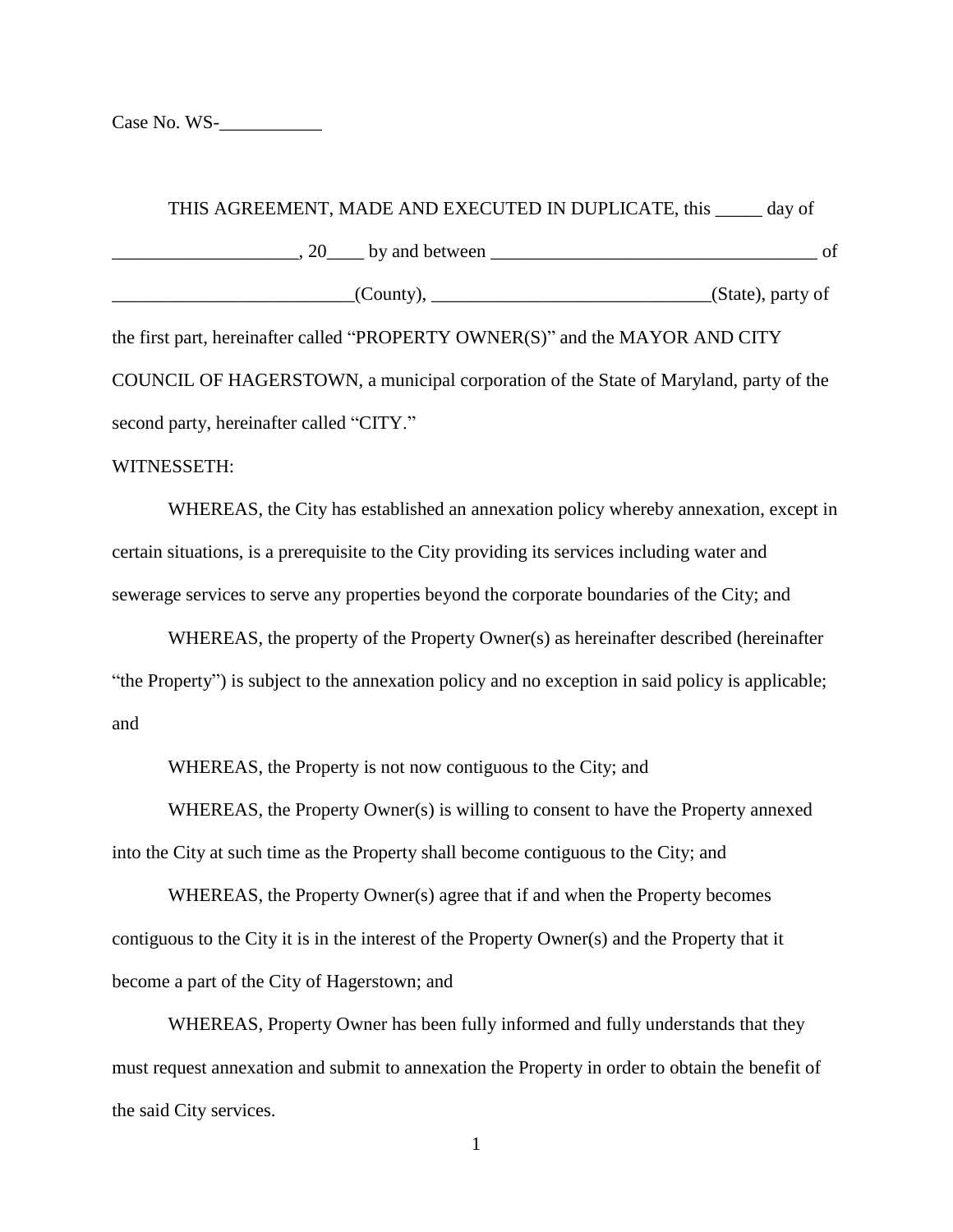NOW, THEREFORE, in consideration of the premises and the sum of One Dollar (\$1.00) paid by the Property Owner to City, the mutual covenants and promises of the parties and other good and valuable consideration, receipt whereof is hereby acknowledged, and the further considerations of the City extending its \_\_\_\_\_\_\_\_\_\_\_\_\_\_\_\_\_\_\_\_\_\_\_\_\_\_\_\_\_\_\_\_\_\_ *(insert types of services being given)* services to serve the property of Property Owner prior to annexation, it is hereby understood and agreed between the parties hereto as follows:

1. The Property which is the subject of this Agreement is the Property known as

*Please insert the proper clarifying language which identifies and describes the Property. Please provide the necessary information in one of the following ways:*

\_\_\_\_\_\_\_\_\_\_\_\_\_\_\_\_\_\_\_\_\_\_\_\_\_\_\_\_\_\_\_\_\_\_\_\_\_\_\_\_\_\_\_\_\_\_\_\_\_\_\_\_\_\_\_\_\_\_\_\_\_\_\_\_\_\_\_\_\_\_\_\_\_\_\_\_\_.

- *The lot number and the name of the recorded subdivision. Provide as an attachment a copy of the recorded plat referenced as "Exhibit A" in 8½ x 11-inch format; OR*
- *The legal description of the Property. Provide as an attachment a copy of the metes and bounds description referenced as "Exhibit A" in 8½ x 11-inch format; OR*
- *The liber/folio number of the current deed. Provide as an attachment a copy of the deed referenced as "Exhibit A" in 8½ x 11-inch format.*

*NOTE: A street address is not sufficient.*

2. City shall, subject to the terms and conditions of this Agreement, extend the following City services, \_\_\_\_\_\_\_\_\_\_\_\_\_\_\_\_\_\_\_\_\_\_\_\_\_\_\_\_\_\_\_\_\_\_\_\_\_\_\_, *(insert types of* 

*services being given)* to and for the benefit of the Property and the Property Owner herein.

3. The Property Owner shall pay all of the costs and expenses of the extension of these services to the Property adhering to all of the requirements of the City of Hagerstown for the extension of the services and the payment therefor.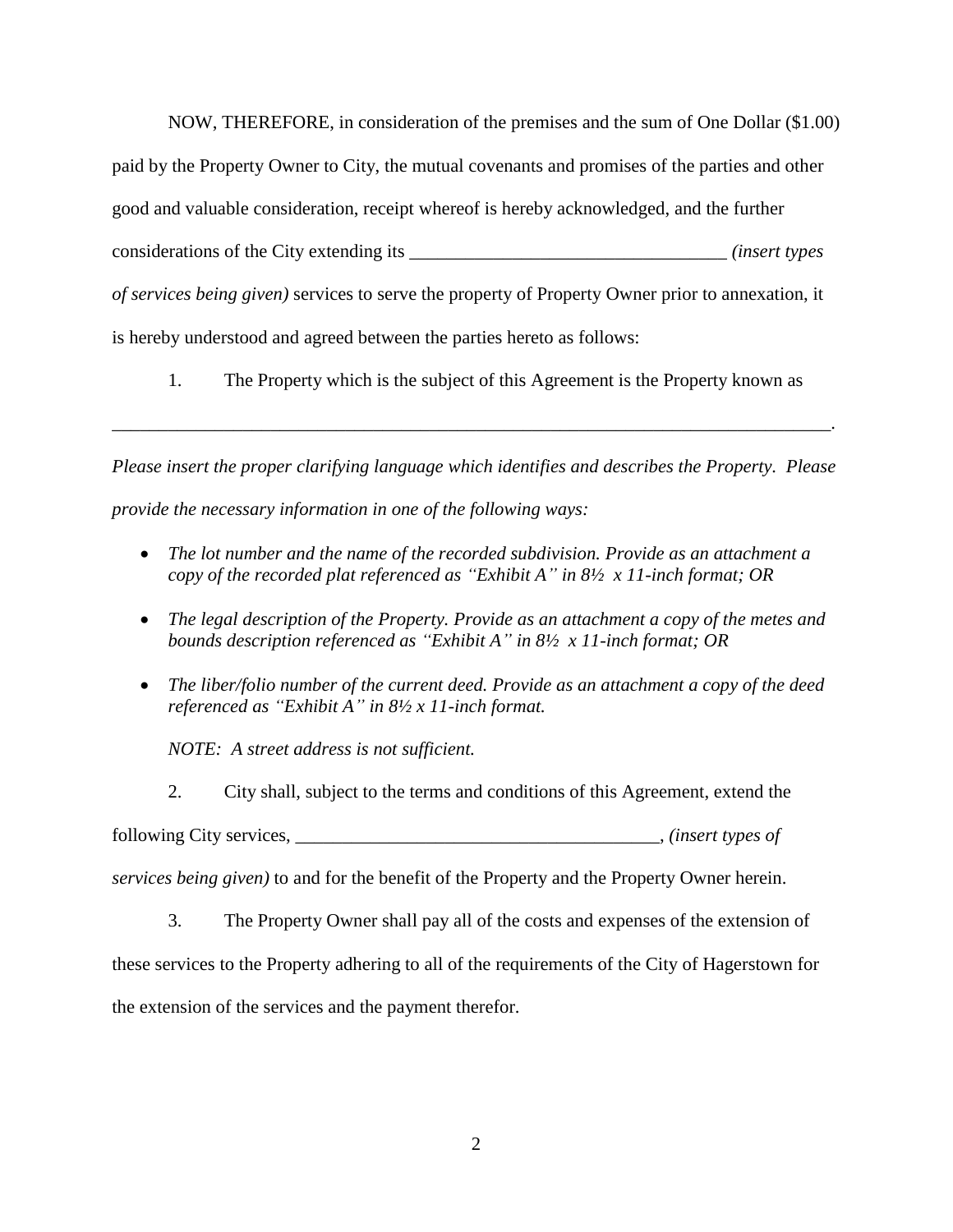4. Property Owner(s) agree to pay all connection, benefit and other charges in accordance with the rates then in effect according to Water Department and Sewer Department rules and regulations and applicable City Ordinances.

5. It is understood and agreed that the Property to be served shall be subject to all the Ordinances and rules and regulations of the City with respect to the services provided, now in effect, and which may be placed in effect at any future date.

6. Property Owner(s) agrees that they will, if an annexation resolution shall be initiated for the Property, agree to support the annexation of the Property and the annexation procedure.

7. It is distinctly understood and agreed that, if the Property Owner(s) takes action in opposition to the annexation of the property and/or withholds or withdraws support for such annexation, City shall not be required to make any further provision of the requested services to the Property. (However, no then existing services shall be discontinued.)

8. It is further understood and agreed that should Property Owner's property be annexed, Property Owner shall be subject to all the Ordinances and rules and regulations of City and shall be entitled to all of the privileges of a citizen of Hagerstown, now in effect, or which may be placed in effect at any future date.

9. Additional Provisions:

10. It is further agreed that the use of the word "Property Owner" shall include individuals, firms or corporations, as the case may be and each and every subsequent holder of any interest legal or equitable in the Property.

11. This Agreement shall be valid and binding upon the heirs, personal representatives, successors and assigns of the parties hereto, and shall be considered as a covenant running with the land of Property Owner, and a copy of this Agreement shall be

3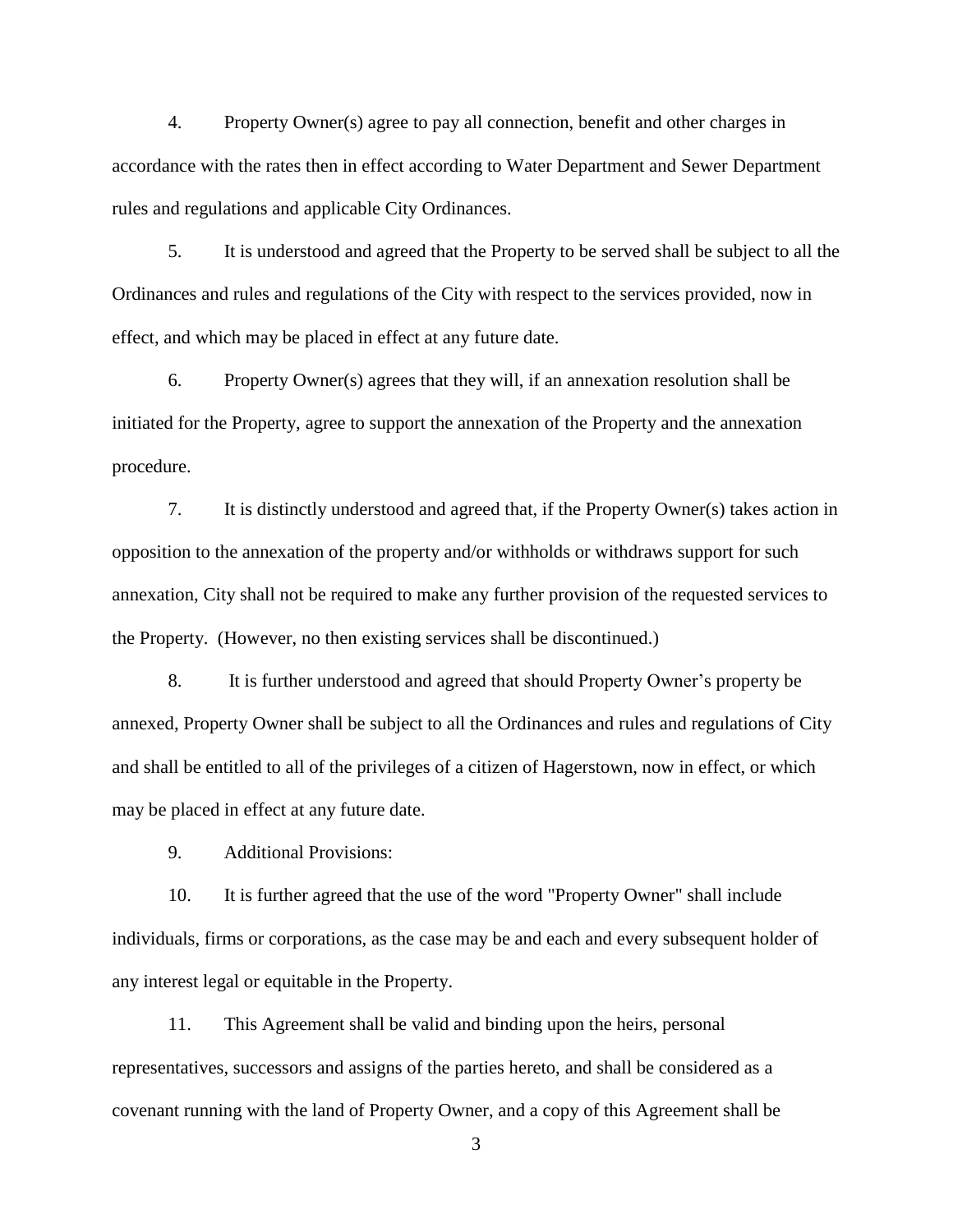recorded by the City among the Land Records of Washington County, Maryland, at the expense of Property Owner.

12. Covenant of further assurances.

13. The parties agree that in the event that the Property Owner(s) fails to comply with the terms of this Agreement or attempts to avoid the annexation of the Property pursuant to this Agreement, such failure shall be a breach of this Agreement and the City may, in addition to asserting any other legal rights, seek to enforce the terms of this Agreement by a suit for specific performance.

IN WITNESS WHEREOF, the parties of the first part have hereunto set their hands and seals, and the Mayor and City Council of Hagerstown has caused its name to be signed hereto by its Mayor, and its corporate seal to be hereunto affixed, duly attested by its City Clerk, all on the day and date first above written.

WITNESS: PROPERTY OWNER

\_\_\_\_\_\_\_\_\_\_\_\_\_\_\_\_\_\_\_\_\_\_\_\_\_\_\_\_\_\_\_\_\_\_\_ \_\_\_\_\_\_\_\_\_\_\_\_\_\_\_\_\_\_\_\_\_\_\_\_\_\_\_\_\_(SEAL)

Signature

Typed/Printed Name

ATTEST: MAYOR AND CITY COUNCIL OF HAGERSTOWN

\_\_\_\_\_\_\_\_\_\_\_\_\_\_\_\_\_\_\_\_\_\_\_\_\_\_\_\_\_\_\_\_\_\_\_

Donna Spickler, City Clerk Emily Keller, Mayor

\_\_\_\_\_\_\_\_\_\_\_\_\_\_\_\_\_\_\_\_\_\_\_\_\_\_\_\_\_\_\_\_\_\_\_\_\_\_ \_\_\_\_\_\_\_\_\_\_\_\_\_\_\_\_\_\_\_\_\_\_\_\_\_\_\_\_\_\_\_\_\_\_